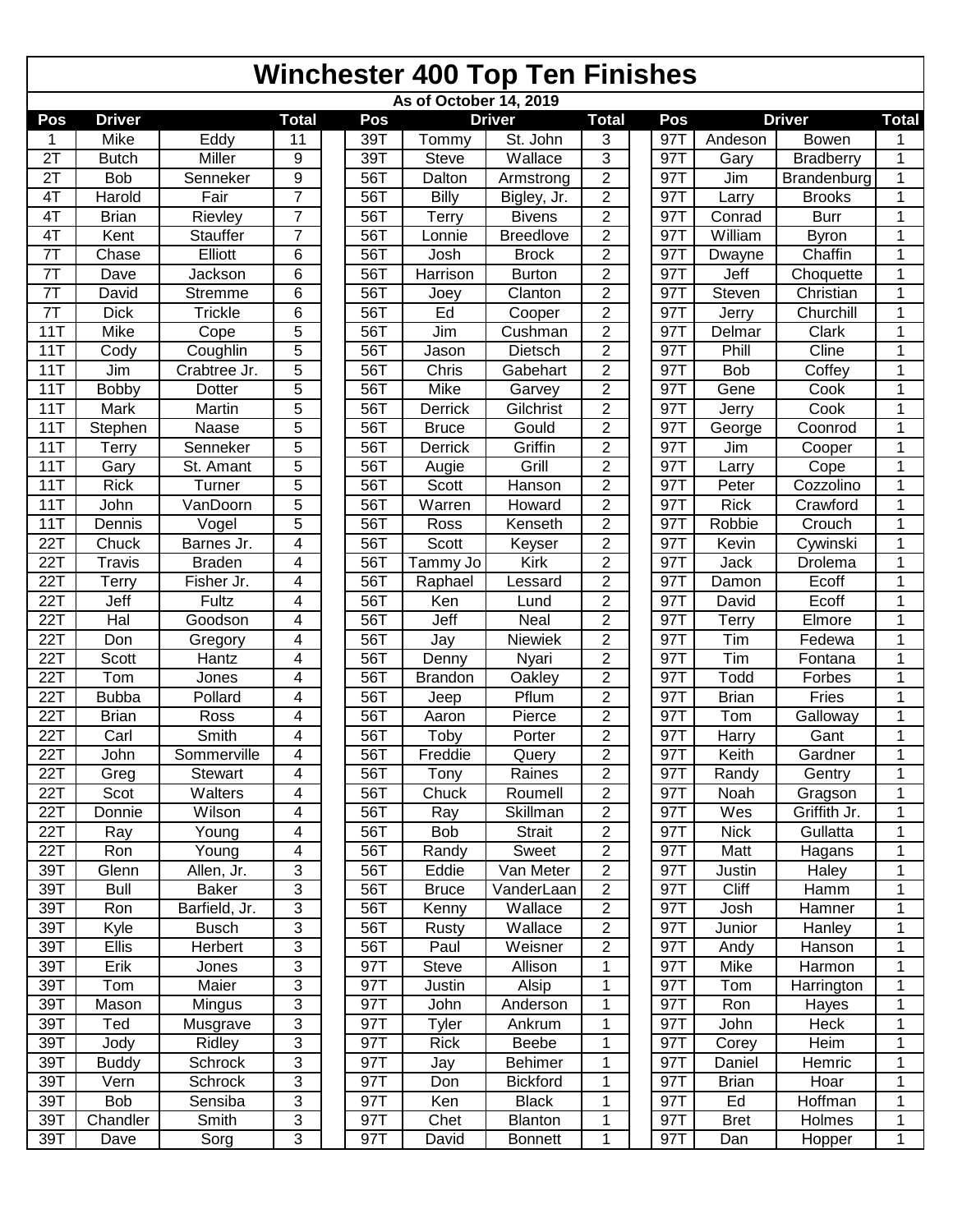|     | <b>Winchester 400 Top Ten Finishes</b> |               |              |     |               |               |              |  |     |                |                  |              |  |
|-----|----------------------------------------|---------------|--------------|-----|---------------|---------------|--------------|--|-----|----------------|------------------|--------------|--|
|     | As of October 14, 2019                 |               |              |     |               |               |              |  |     |                |                  |              |  |
| Pos | <b>Driver</b>                          |               | <b>Total</b> | Pos | <b>Driver</b> |               | <b>Total</b> |  | Pos | <b>Driver</b>  |                  | <b>Total</b> |  |
| 97T | Steven                                 | Howard        |              | 97T | Bill          | <b>Noel</b>   |              |  | 97T | Ken            | Smith            |              |  |
| 97T | <b>Brent</b>                           | Jack          | 1            | 97T | Jerry         | <b>Norris</b> | 1            |  | 97T | Marvin         | Smith            |              |  |
| 97T | <b>Bobby</b>                           | Jacks         | 1            | 97T | Hank          | Parker, Jr.   | $\mathbf 1$  |  | 97T | Les            | Snow             | 1            |  |
| 97T | Danny                                  | Jackson       | 1            | 97T | Bobby         | Parsley       | 1            |  | 97T | Trent          | Snyder           | 1            |  |
| 97T | Evan                                   | Jackson       | 1            | 97T | Larry         | Phillips      | 1            |  | 97T | Art            | Sommers          | 1            |  |
| 97T | Irv                                    | Janey         | 1            | 97T | David         | Probst        | 1            |  | 97T | Carl           | Sommers          |              |  |
| 97T | Dave                                   | Jensen        | 1            | 97T | Robbie        | Pyle          | 1            |  | 97T | Kenny          | St. John         | 1            |  |
| 97T | Ricky                                  | Johnson       | 1            | 97T | Grant         | Quinlan       | 1            |  | 97T | Tim            | <b>Steele</b>    |              |  |
| 97T | Clay                                   | Jones         | 1            | 97T | Tom           | Reffner       | 1            |  | 97T | Dakota         | Stroup           | 1            |  |
| 97T | <b>Boris</b>                           | Jurkovic      | 1            | 97T | David         | Reutimann     | 1            |  | 97T | Sean           | <b>Studer</b>    |              |  |
| 97T | John                                   | Jutila        | 1            | 97T | Scott         | Riggs         | 1            |  | 971 | Scott          | Sutherland       | 1            |  |
| 97T | Ben                                    | Kennedy       | 1            | 97T | Dave          | Roahrig       | 1            |  | 97T | Art            | Telosky          |              |  |
| 97T | Doug                                   | Klein         | 1            | 97T | Donnie        | Roberts       | 1            |  | 971 | Austin         | <b>Theriault</b> |              |  |
| 97T | Alan                                   | Kulwicki      | 1            | 97T | Don           | Rogan         | 1            |  | 97T | Wayne          | Trinkle          | 1            |  |
| 971 | J. Michael                             | Kurkowski     | 1            | 97T | Scott         | Ross          | 1            |  | 97T | Russ           | Tuttle           | 1            |  |
| 97T | <b>Bobby</b>                           | Labonte       | 1            | 97T | Logan         | Runyon        | 1            |  | 97T | Kenny          | Tweedv           | 1            |  |
| 97T | Don                                    | Lamb          | 1            | 97T | Joe           | Ruttman       | 1            |  | 97T | Russ           | Urlin            | 1            |  |
| 97T | Jeff                                   | Lane          | 1            | 97T | Dalton        | Sargeant      | 1            |  | 97T | Josh           | Vadnais          | 1            |  |
| 97T | Ryan                                   | Lawler        | 1            | 97T | Jay           | Sauter        | 1            |  | 97T | Greg           | Van Alst         |              |  |
| 97T | Carl                                   | Long          | 1            | 97T | Jim           | Sauter        | 1            |  | 97T | Roland         | VanArsdale       | 1            |  |
| 97T | <b>Scott</b>                           | Lovelady      | 1            | 97T | Tim           | Sauter        | 1            |  | 97T | Ed             | VanderLaan       |              |  |
| 97T | Jerry                                  | Makara        | 1            | 97T | Pat           | Schauer       | 1            |  | 97T | <b>Brandon</b> | Watson           |              |  |
| 97T | LaMarr                                 | Marshall      | 1            | 97T | Dennis        | Schoenfeld    | 1            |  | 97T | Ken            | Weaver           |              |  |
| 97T | Royce                                  | Mason         | 1            | 97T | Harold        | Scott         | 1            |  | 97T | John           | Webb             |              |  |
| 97T | Dennis                                 | <b>Miles</b>  | 1            | 97T | Don           | Seaborn       | 1            |  | 971 | Ned            | Webb             | 1            |  |
| 97T | <b>Mike</b>                            | <b>Miller</b> | 1            | 97T | Jason         | Shively       | 1            |  | 97T | Keith          | White            | 1            |  |
| 97T | Larry                                  | Moore         | 1            | 97  | <b>Bob</b>    | Siliba, Jr.   | $\mathbf 1$  |  | 97T | Scott          | Whitehouse       | 1            |  |
| 97  | Josh                                   | Nelms         | 1            | 97  | Darrell       | <b>Skaggs</b> | 1            |  | 971 | Gary           | <b>Williams</b>  | 1            |  |
| 97T | Colin                                  | Nickolai      | 1            | 97T | Jack          | Smith         | 1            |  | 97T | Greg           | Williams         | 1            |  |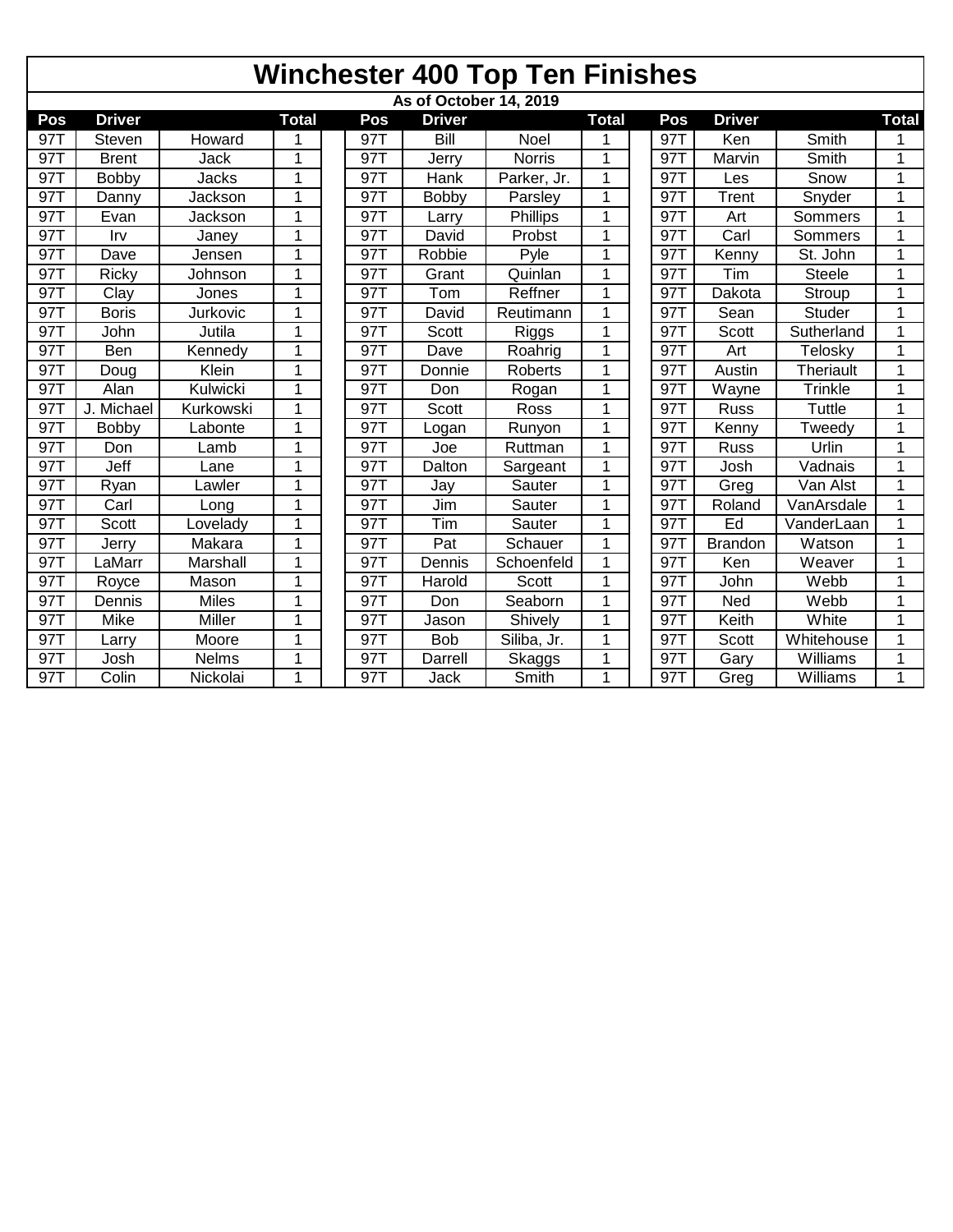|      |                        |                  |                |  |            |                           | <b>Winchester 400 Top Ten Finishes</b> |                         |  |     |                |               |                |
|------|------------------------|------------------|----------------|--|------------|---------------------------|----------------------------------------|-------------------------|--|-----|----------------|---------------|----------------|
|      | As of October 14, 2019 |                  |                |  |            |                           |                                        |                         |  |     |                |               |                |
|      |                        |                  |                |  |            | <b>Alphabetical Order</b> |                                        |                         |  |     |                |               |                |
| Pos  |                        | <b>Driver</b>    | <b>Total</b>   |  | Pos        |                           | <b>Driver</b>                          | <b>Total</b>            |  | Pos | <b>Driver</b>  | <b>Total</b>  |                |
| 39T  | Glenn                  | Allen, Jr.       | 3              |  | 97T        | Damon                     | Ecoff                                  | 1                       |  | 97T | Irv            | Janey         | 1              |
| 97T  | <b>Steve</b>           | Allison          | 1              |  | 97T        | David                     | Ecoff                                  | 1                       |  | 97T | Dave           | Jensen        | 1              |
| 97T  | Justin                 | Alsip            | 1              |  | 1          | Mike                      | Eddy                                   | 11                      |  | 97T | Ricky          | Johnson       | 1              |
| 97T  | John                   | Anderson         | 1              |  | 7T         | Chase                     | Elliott                                | 6                       |  | 97T | Clay           | Jones         | 1              |
| 97T  | Tyler                  | Ankrum           | 1              |  | 97T        | Terry                     | Elmore                                 | 1                       |  | 39T | Erik           | Jones         | 3              |
| 56T  | Dalton                 | Armstrong        | $\overline{2}$ |  | 4T         | Harold                    | Fair                                   | $\overline{7}$          |  | 22T | Tom            | Jones         | 4              |
| 39T  | <b>Bull</b>            | <b>Baker</b>     | 3              |  | 97T        | Tim                       | Fedewa                                 | 1                       |  | 97T | <b>Boris</b>   | Jurkovic      | 1              |
| 39T  | Ron                    | Barfield, Jr.    | 3              |  | <b>22T</b> | Terry                     | Fisher Jr.                             | 4                       |  | 97T | John           | Jutila        | 1              |
| 22T  | Chuck                  | Barnes Jr.       | 4              |  | 97T        | Tim                       | Fontana                                | 1                       |  | 97T | Ben            | Kennedy       | 1              |
| 97T  | <b>Rick</b>            | Beebe            | 1              |  | 97T        | Todd                      | Forbes                                 | 1                       |  | 56T | Ross           | Kenseth       | $\overline{2}$ |
| 97T  | Jay                    | <b>Behimer</b>   | 1              |  | 97T        | <b>Brian</b>              | Fries                                  | $\mathbf{1}$            |  | 56T | Scott          | Keyser        | $\overline{2}$ |
| 97T  | Don                    | <b>Bickford</b>  | 1              |  | <b>22T</b> | Jeff                      | Fultz                                  | 4                       |  | 56T | Tammy Jo       | Kirk          | $\overline{2}$ |
| 56T  | Billy                  | Bigley, Jr.      | $\overline{c}$ |  | 56T        | Chris                     | Gabehart                               | $\overline{2}$          |  | 97T | Doug           | Klein         | 1              |
| 56T  | Terry                  | <b>Bivens</b>    | $\overline{2}$ |  | 97T        | Tom                       | Galloway                               | 1                       |  | 97T | Alan           | Kulwicki      |                |
| 97T  | Ken                    | <b>Black</b>     | 1              |  | 971        | Harry                     | Gant                                   | 1                       |  | 97T | J. Michael     | Kurkowski     | 1              |
| 97T  | Chet                   | Blanton          | 1              |  | 97T        | Keith                     | Gardner                                | 1                       |  | 97T | Bobby          | Labonte       | 1              |
| 97T  | David                  | <b>Bonnett</b>   | 1              |  | 56T        | Mike                      | Garvey                                 | 2                       |  | 97T | Don            | Lamb          | 1              |
| 97T  | Andeson                | <b>Bowen</b>     | 1              |  | 971        | Randy                     | Gentry                                 | 1                       |  | 97T | Jeff           | Lane          | 1              |
| 97T  | Gary                   | <b>Bradberry</b> | 1              |  | 56T        | Derrick                   | Gilchrist                              | $\overline{2}$          |  | 97T | Ryan           | Lawler        | 1              |
| 22T  | Travis                 | <b>Braden</b>    | 4              |  | <b>22T</b> | Hal                       | Goodson                                | 4                       |  | 56T | Raphael        | Lessard       | $\overline{2}$ |
| 97T  | Jim                    | Brandenburg      | 1              |  | 56T        | <b>Bruce</b>              | Gould                                  | 2                       |  | 97T | Carl           | Long          | 1              |
| 56T  | Lonnie                 | <b>Breedlove</b> | $\overline{2}$ |  | 97T        | Noah                      | Gragson                                | 1                       |  | 97T | <b>Scott</b>   | Lovelady      | 1              |
| 56T  | Josh                   | <b>Brock</b>     | $\overline{2}$ |  | <b>22T</b> | Don                       | Gregory                                | 4                       |  | 56T | Ken            | Lund          | $\overline{2}$ |
| 97T  | Larry                  | <b>Brooks</b>    | 1              |  | 56T        | Derrick                   | Griffin                                | $\overline{2}$          |  | 39T | Tom            | Maier         | 3              |
| 97T  | Conrad                 | <b>Burr</b>      | 1              |  | 97T        | Wes                       | Griffith Jr.                           | 1                       |  | 97T | Jerry          | Makara        | 1              |
| 56T  | Harrison               | <b>Burton</b>    | $\overline{2}$ |  | 56T        | Augie                     | Grill                                  | $\overline{2}$          |  | 97T | LaMarr         | Marshall      | 1              |
| 39T  | Kyle                   | <b>Busch</b>     | 3              |  | 97T        | <b>Nick</b>               | Gullatta                               | 1                       |  | 11T | Mark           | Martin        | 5              |
| 97T  | William                | <b>Byron</b>     | 1              |  | 97T        | Matt                      | Hagans                                 | 1                       |  | 97T | Royce          | Mason         | 1              |
| 97T  | Dwayne                 | Chaffin          | 1              |  | 97T        | Justin                    | Haley                                  | 1                       |  | 97T | Dennis         | <b>Miles</b>  | 1              |
| 97T  | Jeff                   | Choquette        | 1              |  | 97T        | Cliff                     | Hamm                                   | 1                       |  | 2T  | <b>Butch</b>   | Miller        | 9              |
| 97T  | Steven                 | Christian        | 1              |  | 97T        | Josh                      | Hamner                                 | 1                       |  | 97T | Mike           | Miller        | 1              |
| 97 T | Jerry                  | Churchill        | 1              |  | 971        | Junior                    | Hanley                                 | 1                       |  | 39T | Mason          | Mingus        | 3              |
| 56T  | Joey                   | Clanton          | $\overline{2}$ |  | 97T        | Andy                      | Hanson                                 | 1                       |  | 97T | Larry          | Moore         | 1              |
| 97T  | Delmar                 | Clark            | 1              |  | 56T        | Scott                     | Hanson                                 | 2                       |  | 39T | Ted            | Musgrave      | 3              |
| 97T  | Phill                  | Cline            | 1              |  | 22T        | Scott                     | Hantz                                  | 4                       |  | 11T | Stephen        | Naase         | 5              |
| 97T  | <b>Bob</b>             | Coffey           | 1              |  | 97T        | Mike                      | Harmon                                 | 1                       |  | 56T | Jeff           | Neal          | $\overline{2}$ |
| 97T  | Gene                   | Cook             | 1              |  | 97T        | Tom                       | Harrington                             | 1                       |  | 97T | Josh           | Nelms         | 1              |
| 97T  | Jerry                  | Cook             | 1              |  | 97T        | Ron                       | Hayes                                  | 1                       |  | 97T | Colin          | Nickolai      | 1              |
| 97T  | George                 | Coonrod          | 1              |  | 97T        | John                      | Heck                                   | 1                       |  | 56T | Jay            | Niewiek       | $\overline{2}$ |
| 56T  | Ed                     | Cooper           | $\overline{2}$ |  | 97T        | Corey                     | Heim                                   | 1                       |  | 97T | <b>Bill</b>    | Noel          | 1              |
| 97T  | Jim                    | Cooper           | 1              |  | 97T        | Daniel                    | Hemric                                 | 1                       |  | 97T | Jerry          | <b>Norris</b> | 1              |
| 97T  | Larry                  | Cope             | 1              |  | 39T        | <b>Ellis</b>              | Herbert                                | 3                       |  | 56T | Denny          | Nyari         | $\overline{2}$ |
| 11T  | Mike                   | Cope             | 5              |  | 97T        | <b>Brian</b>              | Hoar                                   | 1                       |  | 56T | <b>Brandon</b> | Oakley        | $\overline{2}$ |
| 11T  | Cody                   | Coughlin         | 5              |  | 97T        | Ed                        | Hoffman                                | $\mathbf{1}$            |  | 97T | Hank           | Parker, Jr.   | 1              |
| 97T  | Peter                  | Cozzolino        | 1              |  | 97T        | <b>Bret</b>               | Holmes                                 | 1                       |  | 97T | Bobby          | Parsley       | 1              |
| 11T  | Jim                    | Crabtree Jr.     | 5              |  | 97T        | Dan                       | Hopper                                 | 1                       |  | 56T | Jeep           | Pflum         | 2              |
| 97T  | <b>Rick</b>            | Crawford         | 1              |  | 97T        | Steven                    | Howard                                 | 1                       |  | 97T | Larry          | Phillips      | 1              |
| 97T  | Robbie                 | Crouch           | 1              |  | 56T        | Warren                    | Howard                                 | $\overline{\mathbf{c}}$ |  | 56T | Aaron          | Pierce        | 2              |
| 56T  | Jim                    | Cushman          | $\overline{2}$ |  | 97T        | <b>Brent</b>              | Jack                                   | 1                       |  | 22T | <b>Bubba</b>   | Pollard       | $\overline{4}$ |
| 97T  | Kevin                  | Cywinski         | 1              |  | 97T        | <b>Bobby</b>              | Jacks                                  | 1                       |  | 56T | Toby           | Porter        | 2              |
| 56T  | Jason                  | Dietsch          | 2              |  | 97T        | Danny                     | Jackson                                | $\mathbf{1}$            |  | 97T | David          | Probst        | 1              |
| 11T  | Bobby                  | Dotter           | 5              |  | 7T         | Dave                      | Jackson                                | 6                       |  | 97T | Robbie         | Pyle          | 1              |
| 97T  | Jack                   | Drolema          | 1              |  | 97T        | Evan                      | Jackson                                | 1                       |  | 56T | Freddie        | Query         | $\overline{2}$ |